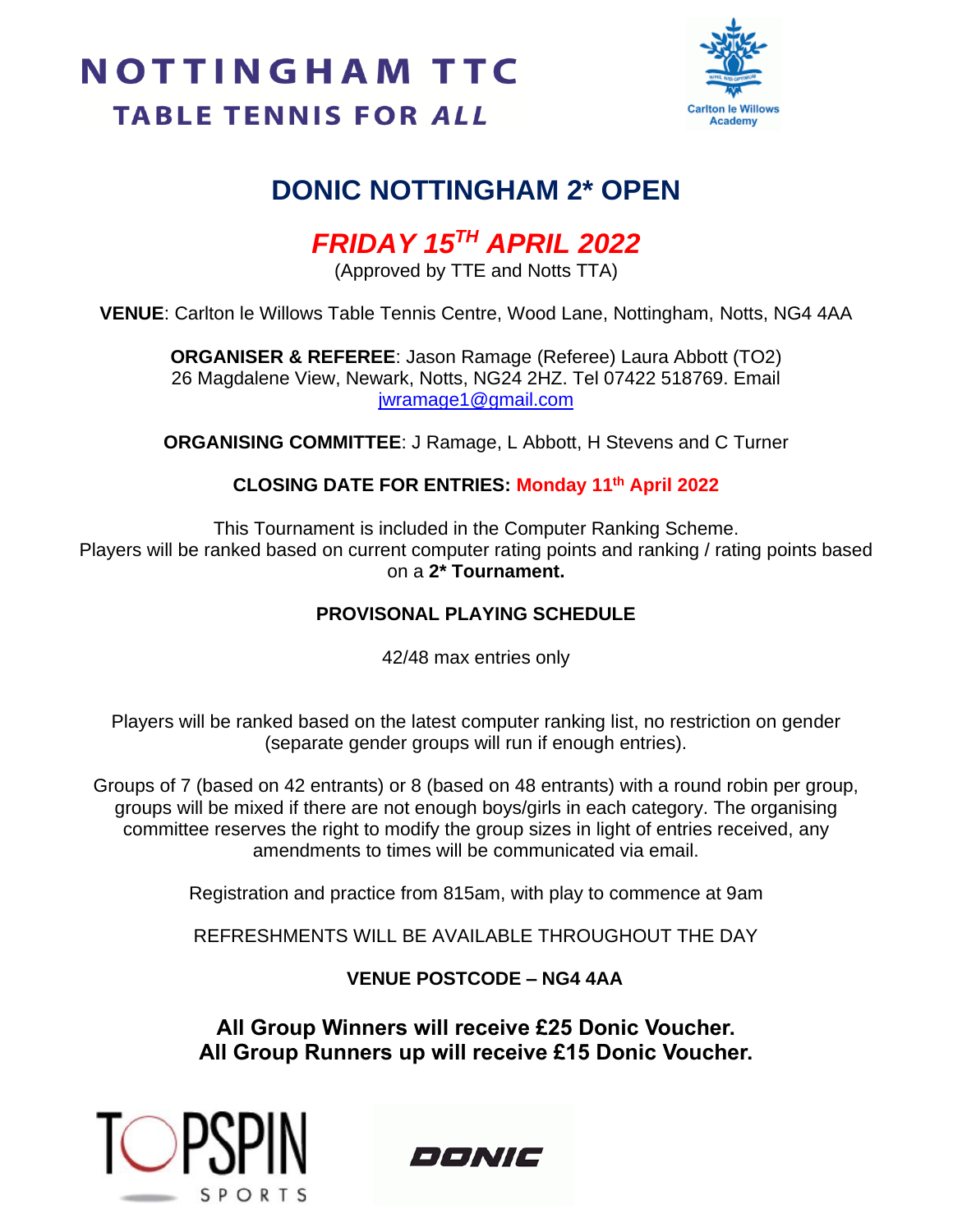# **NOTTINGHAM TTC TABLE TENNIS FOR ALL**



## **TOURNAMENT REGULATIONS AND INFORMATION**

- 1. Every entrant must be affiliated as a Compete Plus Member or provide proof of being a member of another National Association affiliated to the ITTF; and is not affiliated to TTE.
- 2. TTE Regulations Part A (Regulated Competitions) and Part B (Tournament Regulations) apply to the tournament.
- 3. ITTF Regulations for International Competitions apply to the tournament except where otherwise specified in TTE Regulations Parts A or B, or in this form.
- 4. All competitors may be required to umpire at least one match in each event entered.
- 5. The competition is open all ages. Groups may be mixed between male/female if not sufficient entrants to a particular event
- 6. All matches shall be the best of five games. The final order in a group shall be determined as per ITTF regulation 3.7.5 for group competitions. All players will be required to umpire as scheduled during their group matches.
- 7. All competitors will be required to book in upon their arrival and should not leave the centre without first obtaining permission from the referee. Players absent when due to play are liable to be scratched from their next match.
- 8. The referee's decision shall be final on a point of law and on any question arising not provided for in these regulations, or in any dispute as to the interpretation thereof.
- 9. Entry forms can be downloaded from the club or TTE website or requested from the organiser.
- 10. There is no age restriction for this competition.
- 11. Players' Clothing: Main colour of clothing must be different from colour of ball (white).
- 12. No competitor or official shall engage in betting on players or matches.
- 13. Doping shall not take place either before or during play; and doping control tests may take place.
- 14. There will be no charge for admission.
- 15. Refreshments and snacks will be on sale.
- 16. Completion and submission of this Entry Form signifies agreement by the entrant to the conditions of the competition, including any variations of ITTF regulations.
- 17. Court sizes will be 9m x 4.5m, with barriers surrounding each court.
- 18. Playing conditions Sanwei 3\* white balls, eight Butterfly centrefold 25mm tables, Butterfly nets and post, LED lighting (750 lux) approx. 4.5m above the table. Floor to ceiling height approximately 6 metres. Flooring in one hall is Gerflor; in the second hall there is a wooden floor.
- 19. Scoring machines will be used for each match.
- 20. Practise will only be permitted prior to the event starting.
- 21. Changing facilities will be available, including showers.
- 22. Car Parking is available free of charge.
- 23. Full payment at point of entry will be required to secure your entry, fees will not be refunded after closing date. Entries received with no payment will not be entered.
- 24. If it becomes necessary to restrict entries, priority will be given in order of receipt.
- 25. No entry will be accepted after the draw has been made.
- 26. Notification players will receive an acknowledgment of entry via email if entry is via email.
- 27. Closing date for entry is Monday 11<sup>th</sup> April 2022 5pm.
- 28. Draw will take place on Monday 11<sup>th</sup> April 2022.
- 29. Draw will be sent to all entrants by Tuesday 112<sup>th</sup> April 2022.
- 30. In conjunction with the TTE Child Protection Policy, persons wishing to take photographs or video images must register with the event organizer, producing their professional identification, TTE authorization or a completed TTE authorization form.

#### **All Group Winners will receive £25 Donic Voucher. All Group Runners up will receive £15 Donic Voucher.**